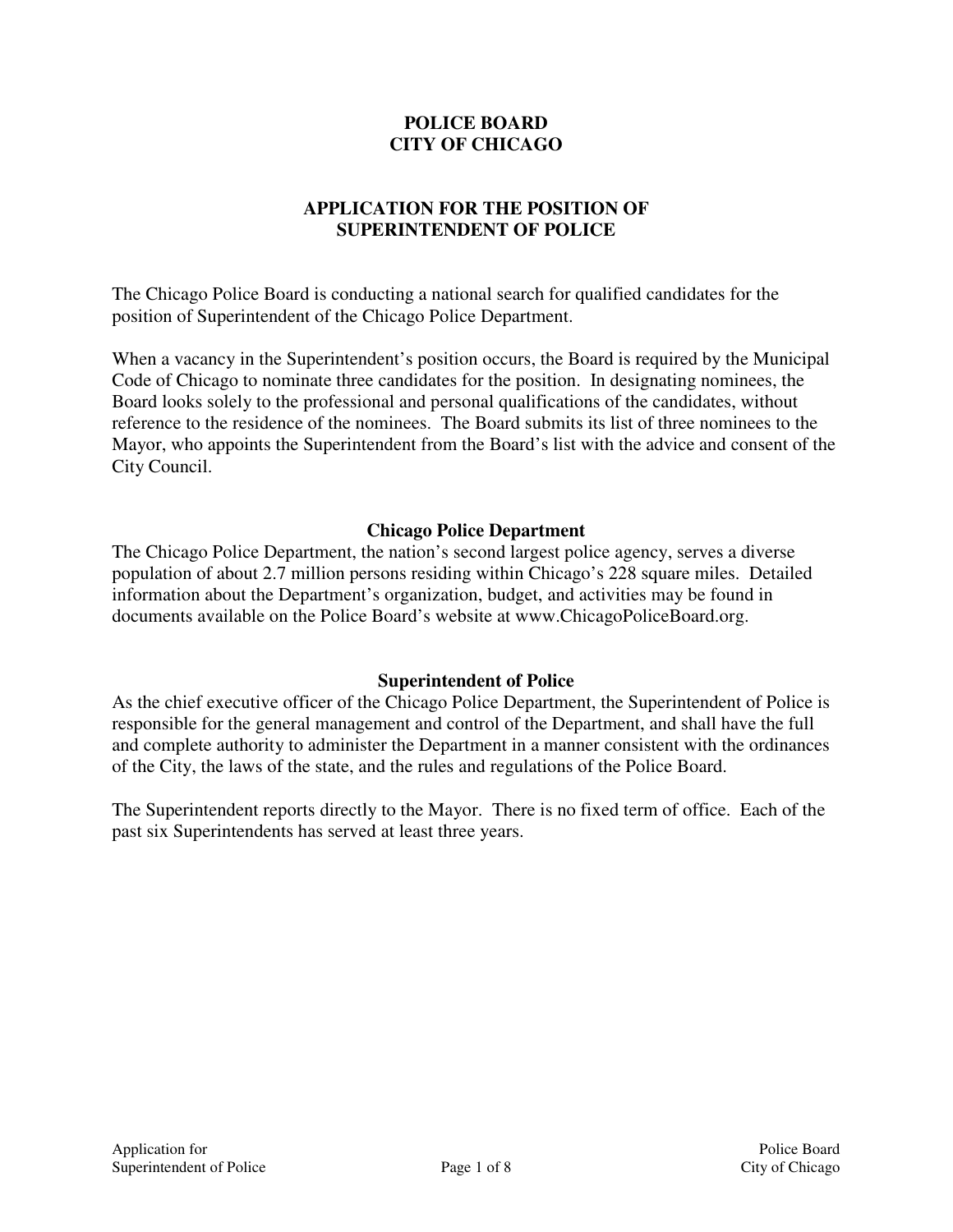#### **Minimum Requirements**

The Chicago Municipal Code requires all City employees to reside within the City limits. If the successful candidate is not currently a Chicago resident, he or she must be prepared to relocate within the shortest feasible time after being appointed.

Currently, a mandatory retirement age of 63 is in effect for sworn personnel (*i.e*., those with peace officer status, as defined by 720 ILCS 5/2-13). There is no mandatory retirement age for a Superintendent who does not have peace officer status.

There are no other specific requirements for the position imposed by the Chicago Municipal Code. However, in the most recent Superintendent searches, nearly every candidate the Board nominated to the Mayor had:

- Earned a bachelor's degree from an accredited college or university;
- Earned a graduate degree from, or completed successfully a significant number of graduate-level courses at, an accredited college or university; and
- Extensive experience as a high-level executive in a large law-enforcement agency.

### **Attributes**

In evaluating applicants for the position, the Police Board will be looking for numerous professional and personal attributes, such as the following:

- An exemplary record of leading large organizations, or major units within large organizations;
- Administrative, budgetary, and strategic management skills needed to direct a large, complex police agency;
- Outstanding skills in communicating and interacting with the media, community organizations, officials, and the general public;
- The highest standards of integrity;
- A proven record of innovation in dealing with major challenges, and successful implementation of those innovations;
- The ability to motivate police officers to aggressively confront criminal conduct, while at the same time avoiding brutality, corruption, and other misconduct which undermine the public's trust in the Department;
- Experience in dealing with labor-management issues, and the ability to work effectively with employee unions;
- The willingness and ability to work effectively with other law-enforcement agencies, including the Office of the State's Attorney, the Department of Homeland Security, the Federal Bureau of Investigation, the U.S. Attorney's office, and state and local police agencies, on general crime-related issues and anti-terrorism efforts; and
- An exemplary record of working with the diverse population and interest groups found within a major city, and of integrating community input into the planning and implementation of police services.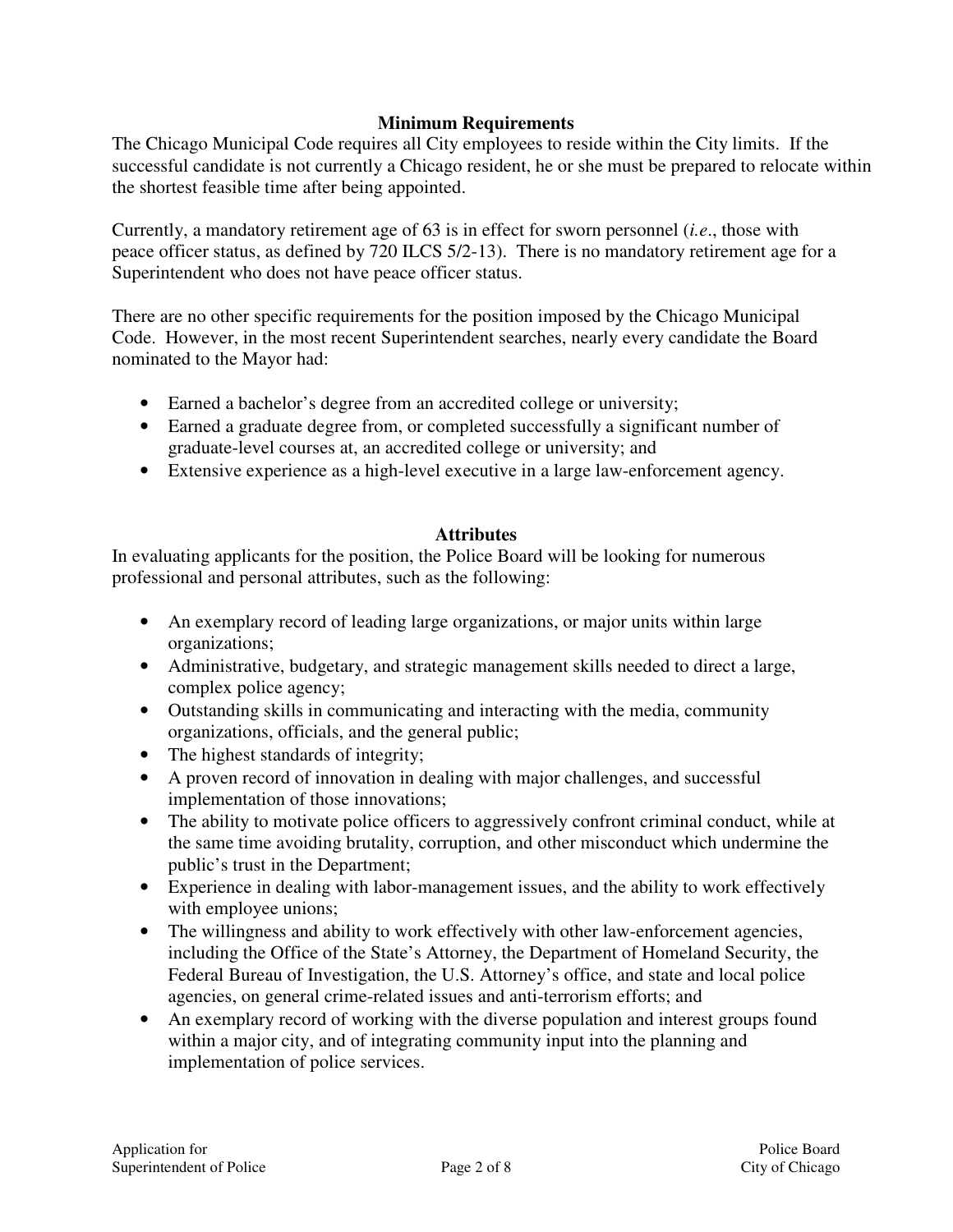### **Application Procedures**

All inquiries concerning the application process should be directed to:

Max A. Caproni, Executive Director Chicago Police Board 30 North LaSalle Street, Suite 1220 Chicago, IL 60602 312-742-3259 Max**.**Caproni@cityofchicago.org

To be considered for the position, the applicant must complete and submit the following items:

- 1. A **résumé** summarizing your professional and educational background.
- 2. A **list of references**. Designate no more than four (4) persons who are prepared to serve as professional or personal references on your behalf. For each reference, provide the person's name, title, address, telephone and fax numbers, and e-mail address. Briefly describe the context in which you know the person. At least two references should be from *outside* the professional law enforcement profession, and it is preferable that one of these two be a leader from a community group with whom you have worked. References should be prepared to address your character, reputation, and qualifications to serve as Superintendent of the Chicago Police Department. *Please note*: It will be far more helpful to list references that know you well, but may not necessarily be well known to the Board, rather than listing highly-visible persons who do not know you well. References must not be related to you by blood or marriage. The Board (or its agents) will contact these references at its discretion, and may request written statements from the references.

In addition to listing references, you may have up to four (4) **letters of recommendation** submitted on your behalf. If you choose to request such letters, they should be from individuals who know you well (the individuals need not be the same as those on your list of references). The letters must be sent by the writer *directly* to the office of the Police Board.

- 3. **Essays**.Exhibit 1 below includes essay questions. You are to answer each question in an essay of no more than three (3) typed, double-spaced pages per question.
- 4. A **statement of authorship**. Exhibit 2 below is a form to be signed, under oath, affirming that you, as the applicant, are the actual author of the essays submitted in response to the questions in Exhibit 1.
- 5. **Response to a question regarding the invocation by the applicant of his or her Fifth Amendment right**. You are to answer the question in Exhibit 3 below and provide detailed information if you answer *yes*.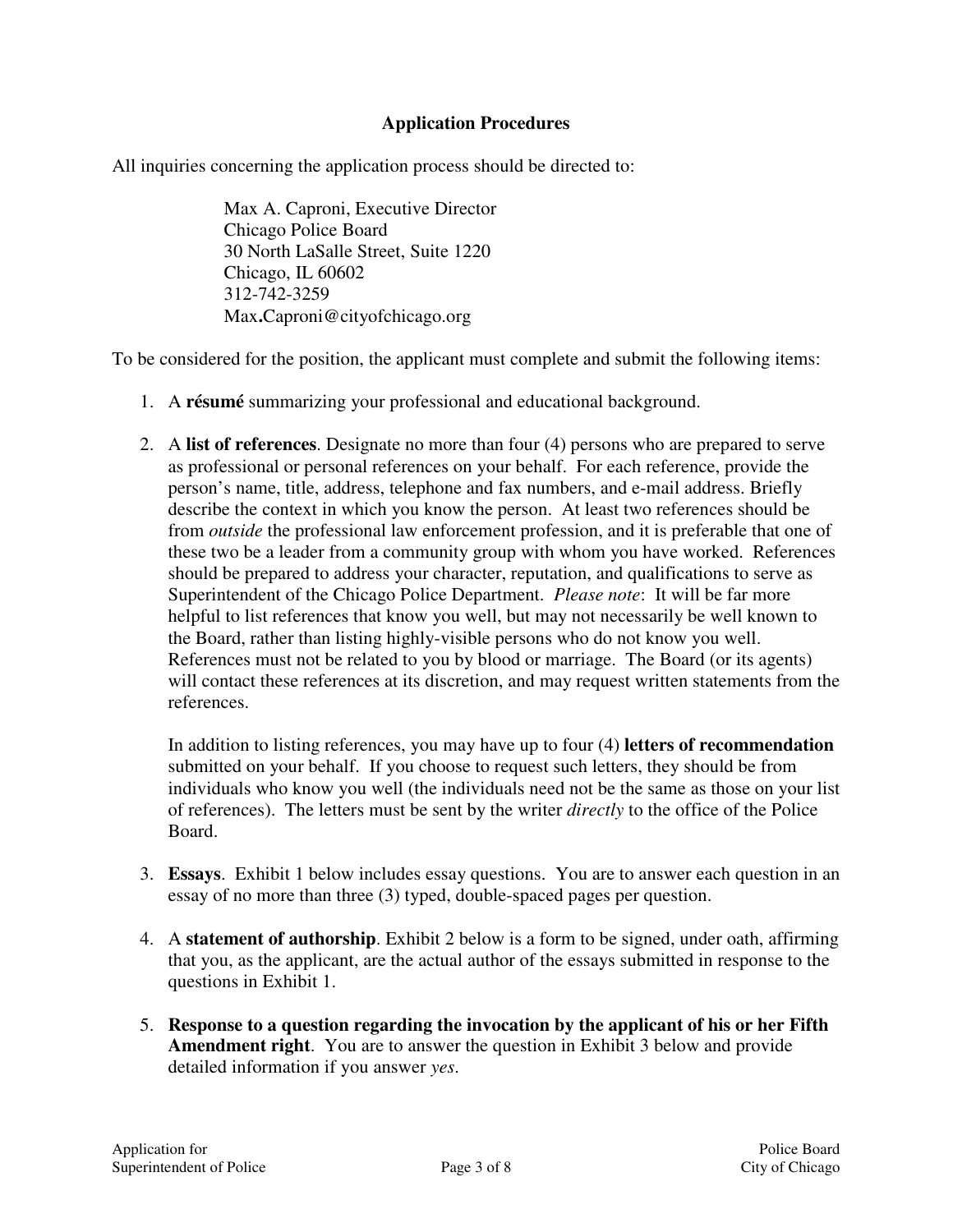6. An **authorization to prepare an investigative report**. Exhibit 4 below is a release form authorizing the Board, or its agents, to have access to the records and information listed.

*Do not include with your application* photographs of yourself, awards, diplomas, certificates, video- or audio-recordings, or other material not specified in the numbered items above. The use of elaborate binding is discouraged.

Applicants must submit an original and one (1) copy of all required material to:

Chicago Police Board Attn: Max A. Caproni, Executive Director 30 North LaSalle Street, Suite 1220 Chicago, Illinois 60602

#### **To be considered for the position, all required material must be received in the office of the Police Board by 5:00 p.m. Central Daylight Time on Monday, April 11, 2011**.

Any material omission or misstatement in your application material which comes to the Board's attention is grounds for your immediate disqualification from the selection process.

The Board will notify candidates whom it wishes to interview. References for such applicants may be contacted by the Board or its agents. Candidates who are interviewed may also be subject to supplementary background investigations and may be asked to furnish additional information.

All potential applicants are advised that the selection process will be conducted on an accelerated basis. The amount of time allowed for responding to supplementary inquiries, and for scheduling interviews, will of necessity be very short.

The Board will notify each applicant as soon as possible regarding the status of her or his application. Application materials will not be returned to applicants.

The Police Board and its agents will maintain strict confidentiality regarding all inquiries, applications received, interviews conducted, and other matters pertaining to individual applicants. However, please note that the names of the three nominees that the Board submits to the Mayor may become public.

The three finalists whom the Police Board submits to the Mayor may also be interviewed by the Mayor and/or his staff, and may be called upon to provide further information.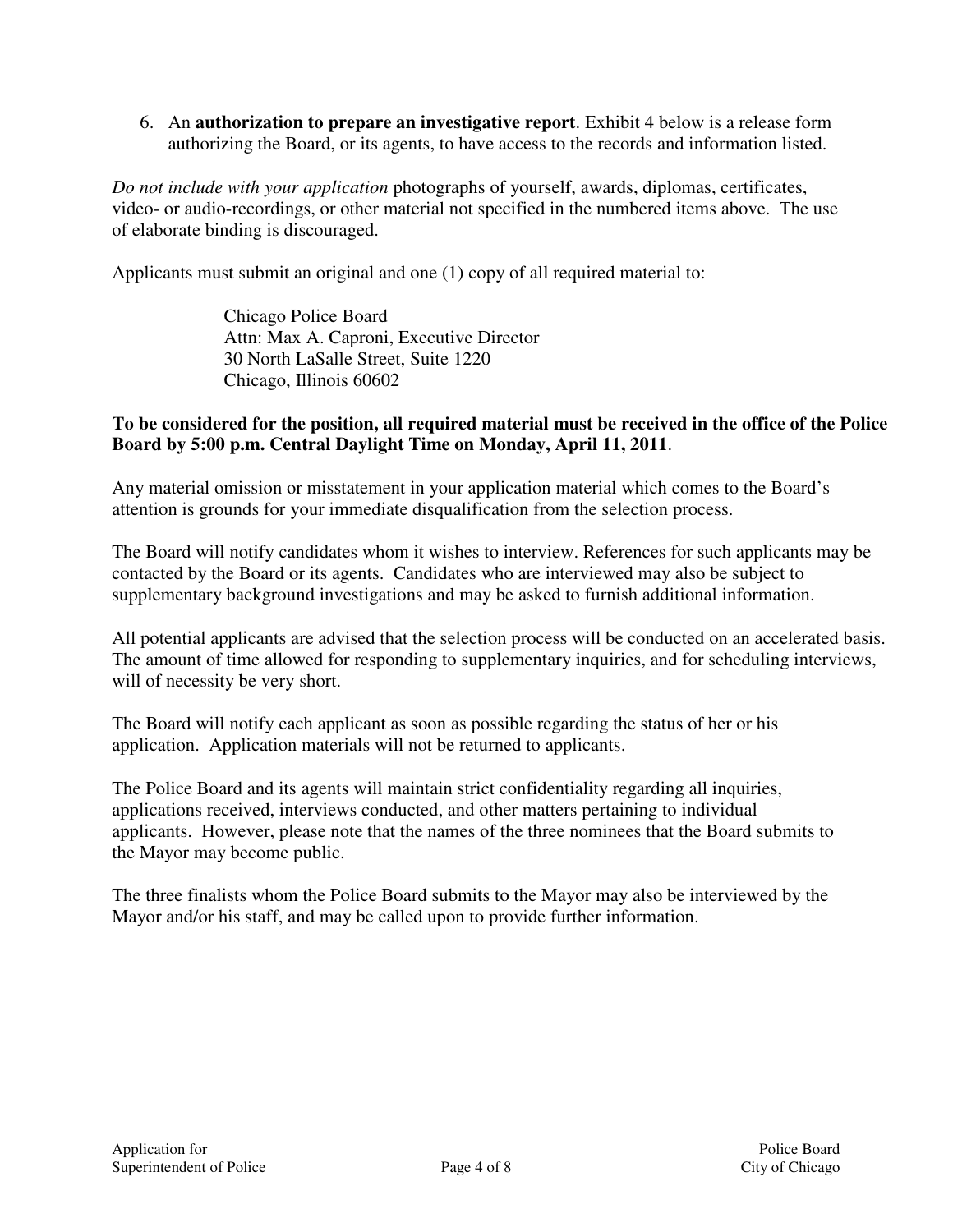## **Exhibit 1 Essay Questions**

Answer each question below using no more than three (3) typed, double-spaced pages per question.

- 1. Describe and discuss the three most significant accomplishments in your professional career that you believe make you well-qualified to serve as Superintendent of the Chicago Police Department.
- 2. Chicago has recently experienced a decrease in homicides and other serious crimes. What steps would you take as Superintendent to build on this success? How would you address those areas of the city in which gang-related violence persists?
- 3. An effective leader inspires and motivates members within his/her organization to strive for excellence. As a leader, what would be your strategy to improve the morale of sworn and civilian members of the Department? Additionally, what specific steps would you take to continue to address allegations of police misconduct and to build greater public trust of the Police Department?
- 4. Do you believe it necessary to have greater diversity in the makeup of the Department's sworn personnel? If yes, how would you increase the percentage of sworn members from under-represented groups?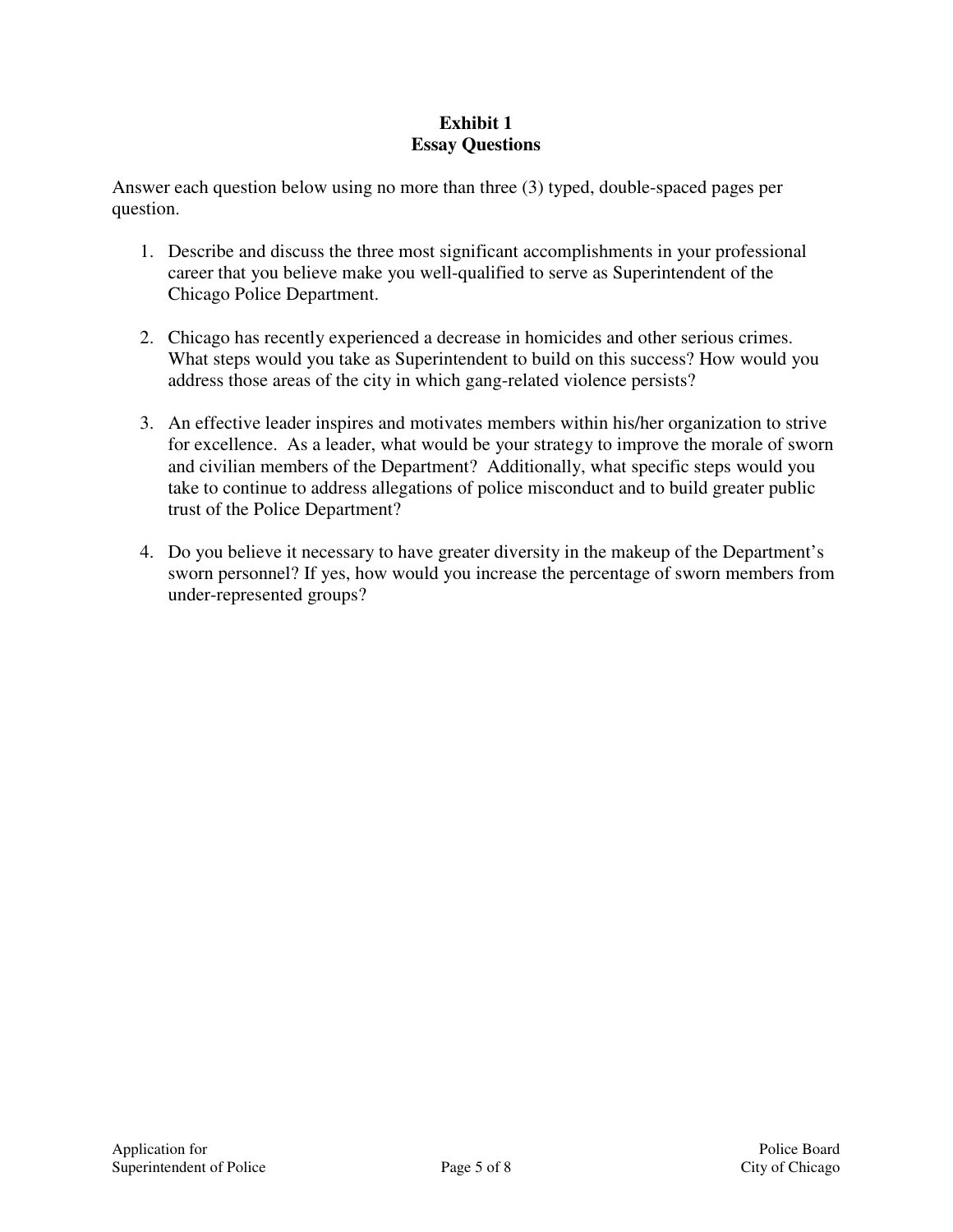### **Exhibit 2 Statement of Authorship**

I, \_\_\_\_\_\_\_\_\_\_\_\_\_\_\_\_\_\_\_\_\_\_\_\_\_\_\_\_\_\_\_\_\_\_\_\_\_\_\_, as part of my application for the position of *Print Name* 

Superintendent of Police, City of Chicago, do hereby swear, under oath, that I am the actual

author of all essays submitted in my application.

 $\frac{1}{\sqrt{2\pi\sigma^2\left(1-\frac{1}{2}\right)^2}}$  , where  $\frac{1}{\sqrt{2\pi\sigma^2\left(1-\frac{1}{2}\right)^2}}$  , where  $\frac{1}{\sqrt{2\pi\sigma^2\left(1-\frac{1}{2}\right)^2}}$  , where  $\frac{1}{\sqrt{2\pi\sigma^2\left(1-\frac{1}{2}\right)^2}}$  , where  $\frac{1}{\sqrt{2\pi\sigma^2\left(1-\frac{1}{2}\right)^2}}$  , where  $\frac{1}{\sqrt{2\pi\sigma^2$ *Signature* 

Subscribed and sworn before me

this \_\_\_\_\_\_\_\_ day of \_\_\_\_\_\_\_\_\_\_\_\_\_\_\_\_, 2011.

\_\_\_\_\_\_\_\_\_\_\_\_\_\_\_\_\_\_\_\_\_\_\_\_\_\_\_\_\_\_\_\_\_\_\_

*Notary Public*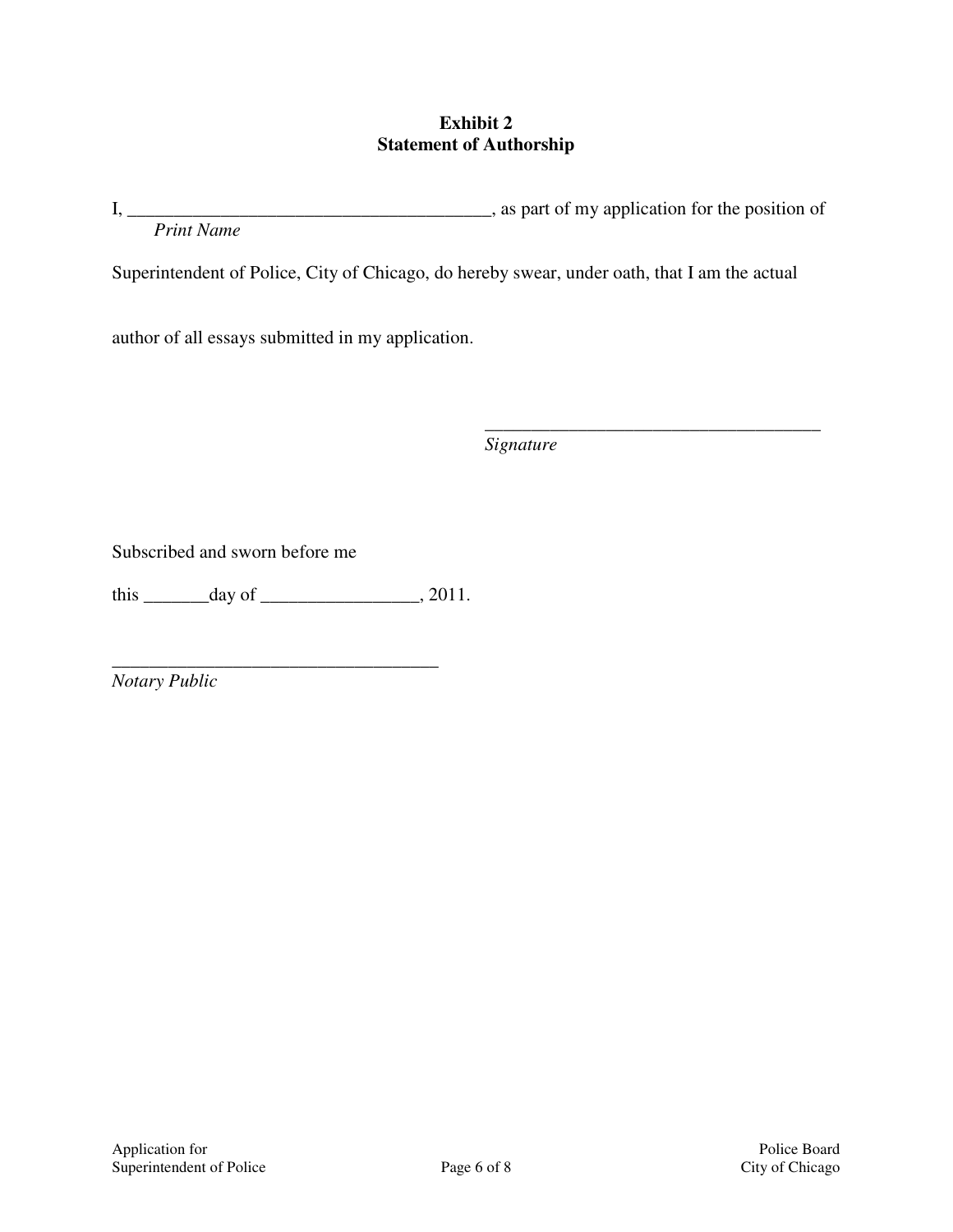### **Exhibit 3 Question Regarding Invocation of Fifth Amendment Right**

Have you ever invoked your Fifth Amendment right against making any self-incriminating statements during any judicial proceedings, grand jury testimony, deposition, or law-enforcement investigation?

 $\frac{\ }{\ }$  Yes  $\frac{\ }{\ }$  No

*Signature* 

If you answered *yes*, attach a written statement describing the matter in detail, and include the date, case number, judge, jurisdiction, and final outcome of the matter.